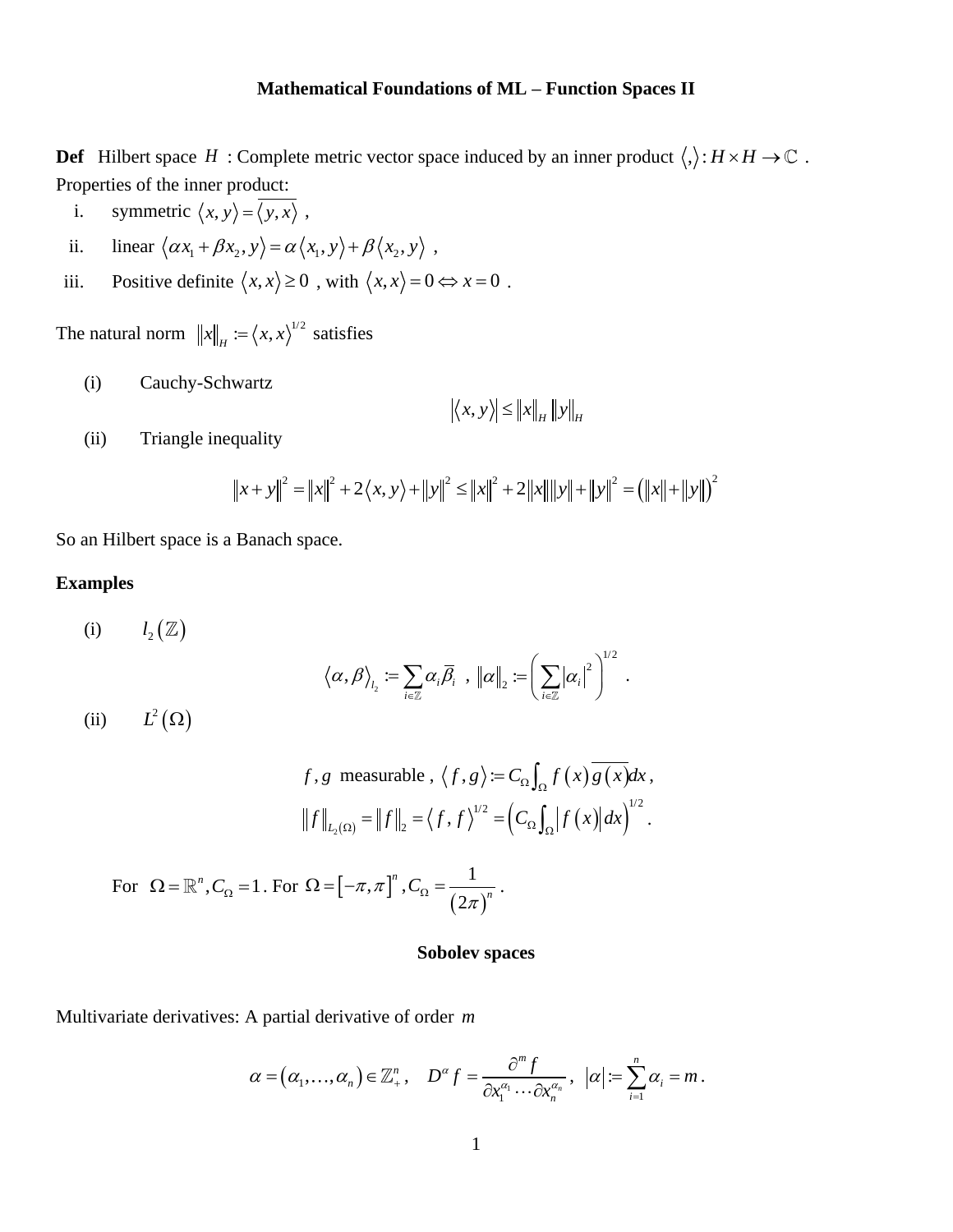$C^m(\Omega)$  :

The space of all continuously differentiable functions of degree *m* in the classical sense.

$$
\|f\|_{C^m(\Omega)} := \sum_{|\alpha| \leq m} \left\| D^{\alpha} f \right\|_{L_{\infty}(\Omega)},
$$

The *semi-norm* with the polynomials of degree *m* as a *null-space*

$$
\left\vert f\right\vert _{C^{m}(\Omega )}:=\sum\limits_{\left\vert \alpha \right\vert =m}\left\Vert D^{\alpha }f\right\Vert _{\infty }
$$

**Examples**  $C^m(\mathbb{R})$  Then  $||f||_{C^m(\mathbb{R})}$  $(k)$ 0 *m*  $\sum_{k=1}^{m}$   $\left| \int_{0}^{k} f(k) \right|$  $C^m(\mathbb{R})$   $\underset{k}{\sim}$  $f\|_{C^m(\mathbb{R})} = \sum_{k=0}^m \left\| f^{(k)} \right\|_{\infty}$  is a norm  $\left| f \right|_{C^m(\mathbb{R})}$  $_{m_{(m)}} = ||f^{(m)}||$  $f|_{C^m(\mathbb{R})} = \left\| f^{(m)} \right\|_{\infty}$  is a semi-norm with the polynomials as a null-space

Sobolev spaces  $W_p^r(\Omega)$ ,  $1 \le p \le \infty$ :

**Def I** For  $1 \le p < \infty$ , completion in  $L_p(\Omega)$  of  $C^r(\Omega)$  with respect to the norm  $\sum_{|\alpha| \le m} ||D^{\alpha} f||_p$  $D^\alpha f$  $\sum_{\alpha|\leq m} \left\| D^{\alpha} f \right\|_p$ . One can also take closure of  $C_0^r(\Omega)$ .

**Def II** We define the space of *test-functions*  $C_0^r(\Omega)$  - continuously differentiable with compact support in  $\Omega$ . Let  $f \in L_p(\Omega) \cap L_1(\Omega)$ . Now for  $\alpha \in \mathbb{Z}_+^d$ ,  $|\alpha| = r$ ,  $g \coloneqq D^\alpha f$  is the *distributional (generalized) derivative* of *f* if for all  $\phi \in C_0^r(\Omega)$ 

$$
\int_{\Omega} g \phi = (-1)^{|\alpha|} \int_{\Omega} f D^{\alpha} \phi .
$$



So, in this sense  $H \in W_p^1(\mathbb{R})$ .

**The Sobolev norm and semi-norm**. We require that the distributional derivatives exist as functions(!) and

$$
\left\|f\right\|_{W^r_p(\Omega)}\coloneqq\sum_{|\boldsymbol\alpha|\leq r}\left\|\boldsymbol D^{\boldsymbol\alpha} f\right\|_{L_p(\Omega)}<\infty\qquad\qquad \left\|\boldsymbol f\right\|_{W^r_p(\Omega)}\coloneqq\sum_{|\boldsymbol\alpha|=r}\left\|\boldsymbol D^{\boldsymbol\alpha} f\right\|_{L_p(\Omega)}.
$$

**Theorem**  $W_p^r$  is a Banach space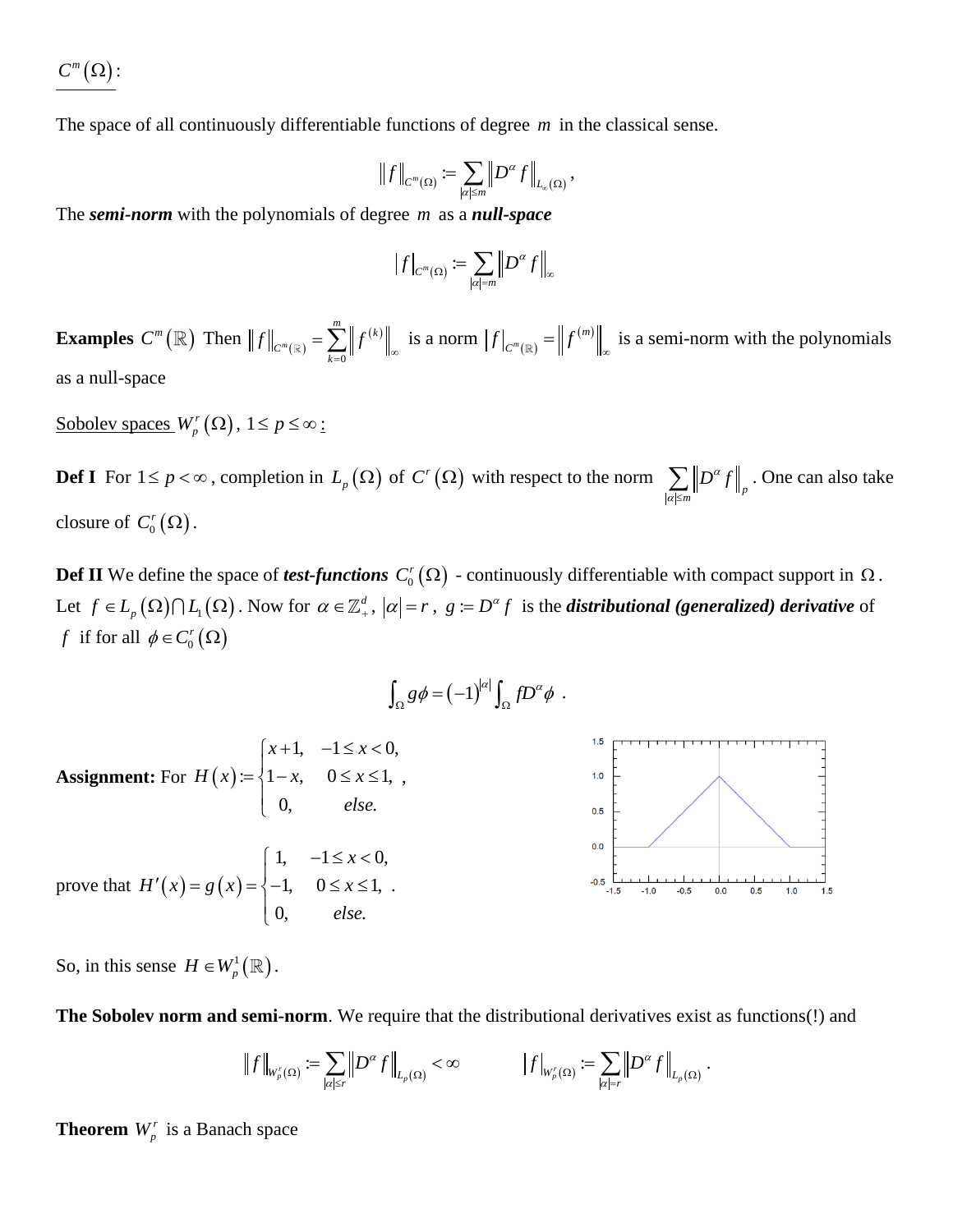**Theorem** For  $f \in W_p^r(\mathbb{R}^n)$  $f \in W_p^r\big(\mathbb{R}^n\big)$  and  $0 \leq j \leq r$  ,  $\varepsilon > 0$ 

$$
||f||_{j,p} \leq c \Big( \varepsilon ||f||_{r,p} + \varepsilon^{-j/(r-j)} ||f||_{p} \Big) ,
$$
  

$$
||f||_{j,p} \leq c \Big( \varepsilon ||f||_{r,p} + \varepsilon^{-j/(r-j)} ||f||_{p} \Big),
$$
  

$$
||f||_{j,p} \leq c ||f||_{r,p}^{j/r} ||f||_{p}^{(r-j)/r}
$$

## **Remarks**

- (i) Sometimes one sees  $||f||_{W_p'(\Omega)} := ||f||_{L_p(\Omega)} + |f|_{W_p'(\Omega)}$ , since by the theorem the two definitions are equivalent.
- (ii) This is also true for 'nice' domains and the constants depend on the 'smoothness' of the boundary.

### **Approximation using uniform piecewise constants (numerical integration)**

The B-Spline of order one (degree zero, smoothness -1)  $N_1(x) = \mathbf{1}_{[0,1]}(x)$ . Let  $\Omega = \mathbb{R}$  or  $\Omega = [a, b]$ . We approximate from the space

approximate from the space  
\n
$$
S(N_1)^h := \left\{ \sum_{k \in \mathbb{Z}} c_k N_1 \left( h^{-1} x - k \right) \right\} = \left\{ \sum_{k \in \mathbb{Z}} c_k \mathbf{1}_{\left[ kh, (k+1)h \right]} (x) \right\}.
$$

**Theorem** Let  $f \in W_n^1(\mathbb{R})$ 

$$
f \in W_p^1(\mathbb{R}), 1 \le p \le \infty. \text{ Then}
$$
  

$$
E\Big(f, S\big(N_1\big)^h\Big)_{L_p(\mathbb{R})} := \inf_{g \in S\big(N_1\big)^h} \left\|f - g\right\|_{L_p(\mathbb{R})} \le h \left|f\right|_{W_p^1(\mathbb{R})}.
$$

**Proof** First assume  $f \in C^1(\mathbb{R}) \cap W^1_p(\mathbb{R})$ . Let's take the interval  $\left[kh, (k+1)h\right]$ . Then, for  $p = \infty$ 

$$
\left|f(x)-f(kh)\right|=\left|\int\limits_{kh}^x f'(u) du\right|\leq h \sup_u \left|f'(u)\right|.
$$

So select  $c_k := f(kh)$  and you get the theorem for  $p = \infty$ . For  $1 < p < \infty$  we do something similar

$$
\left|f(x)-f(kh)\right|^p\leq \left(\int\limits_{kh}^{(k+1)h}\left|f'(u)\right|du\right)^p.
$$

Then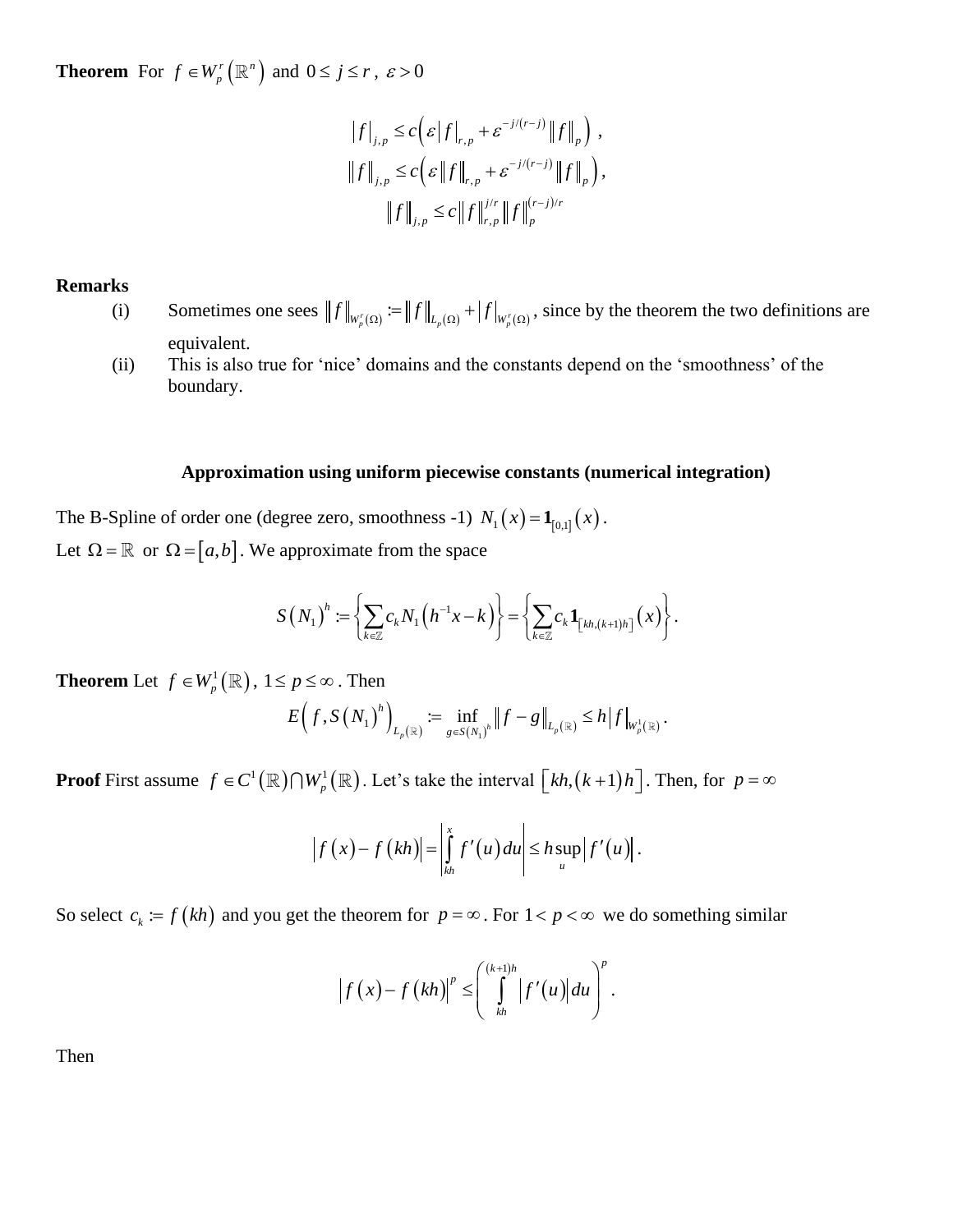$$
\int_{kh}^{(k+1)h} |f(x)-f(kh)|^p dx \le h \left( \int_{kh}^{(k+1)h} |f'(u)| du \right)^p
$$
  
\n
$$
\le h \left( ||f'||_{L_p([kh,(k+1)h])} ||1||_{L_p([kh,(k+1)h])} \right)^p
$$
  
\n
$$
= hh^{p/p'} ||f'||_{L_p([kh,(k+1)h])}^p
$$
  
\n
$$
= h^p ||f'||_{L_p([kh,(k+1)h])}^p.
$$
  
\n
$$
= h^p ||f'||_{L_p([kh,(k+1)h])}^p.
$$

Therefore, with  $g(x) = \sum f(kh) N_1(h^{-1}x - k)$  $:=\sum f(kh)N_1$ 

$$
= h^{p} \|f'\|_{L_{p}([kh,(k+1)h])}^{p}.
$$
  
\n
$$
\text{with } g(x) := \sum_{k} f(kh) N_{1} (h^{-1}x - k), \text{ we get}
$$
  
\n
$$
\|f - g\|_{p}^{p} = \int_{-\infty}^{\infty} |f(x) - g(x)|^{p} dx = \sum_{k} \int_{kh}^{(k+1)h} |f(x) - f(kh)|^{p} dx \le \sum_{k} h^{p} \|f'\|_{L_{p}([kh,(k+1)h])}^{p} = h^{p} \|f'\|_{p}^{p}.
$$

We then use a density argument to go from  $C^1(\mathbb{R}) \cap W^1_p(\mathbb{R})$  to  $W^1_p(\mathbb{R})$ .

### **Modulus of smoothness**

**Def** The *difference operator*  $\Delta_h^r$ . For  $h \in \mathbb{R}^d$  we define  $\Delta_h(f, x) = f(x+h) - f(x)$ . For general  $r \ge 1$  we define  $\Delta_h^r(f, x) = \underbrace{\Delta_h \circ \cdots \Delta_h}_{r}(f, x) = \sum_{k=0}^r {r \choose k} (-1)^{r-k} f(x + kh)$ . define

$$
\Delta_h^r(f,x) = \underbrace{\Delta_h \circ \cdots \Delta_h}_{r}(f,x) = \sum_{k=0}^r {r \choose k} (-1)^{r-k} f(x+kh).
$$

## **Remarks**

- 1. For  $\Omega \subset \mathbb{R}^n$ , we in fact modify to  $\Delta_h^r(f, x) = \Delta_h^r(f, x, \Omega)$ , where  $\Delta_h^r(f, x, \Omega) = 0$ , in the case  $[x, x + rh] \subset \Omega$ . So for  $\Omega = [a,b]$ ,  $\Delta_h^r(f, x) = 0$  on  $[b - rh, b]$ , for any function.
- 2. As an operator on  $L_p(\Omega)$ ,  $1 \le p \le \infty$ , we have that  $\left\| \Delta_h^r \right\|_{L_p \to L_p} \le 2$ *r*  $\|$  /  $\gamma$ *r*

2), 
$$
1 \le p \le \infty
$$
, we have that  $\left\| \Delta_h^r \right\|_{L_p \to L_p} \le 2^r$ . Assume  $\Omega = \mathbb{R}^n$ , then  
 $\left\| \Delta_h^r(f, \cdot) \right\|_p \le \sum_{k=0}^r {r \choose k} \| f(\cdot + kh) \|_p = \sum_{k=0}^r {r \choose k} \| f \|_p = 2^r \| f \|_p$ 

**Def** The *modulus of smoothness* of order r of a function  $f \in L_p(\Omega)$ ,  $0 < p \le \infty$ , at the parameter  $t > 0$ 

$$
\omega_r(f,t)_p := \sup_{|h| \leq t} \left\| \Delta_h^r(f,x) \right\|_{L_p(\Omega)}.
$$

For  $r = 1$  the modulus of smoothness is called the *modulus of continuity*.

**Example** of non continuous functions. Let  $\Omega = [-1,1]$ .  $f(x)$ 0  $x < 0$ 1 0  $f(x) = \begin{cases} 0 & x \\ 1 & 0 \end{cases}$ *x*  $\begin{bmatrix} 0 & x \end{bmatrix}$  $=\{$  $\begin{pmatrix} 1 & 0 \end{pmatrix}$ .

Let's compute  $\omega_r(f,t)_{L_p([-1,1])}$ .